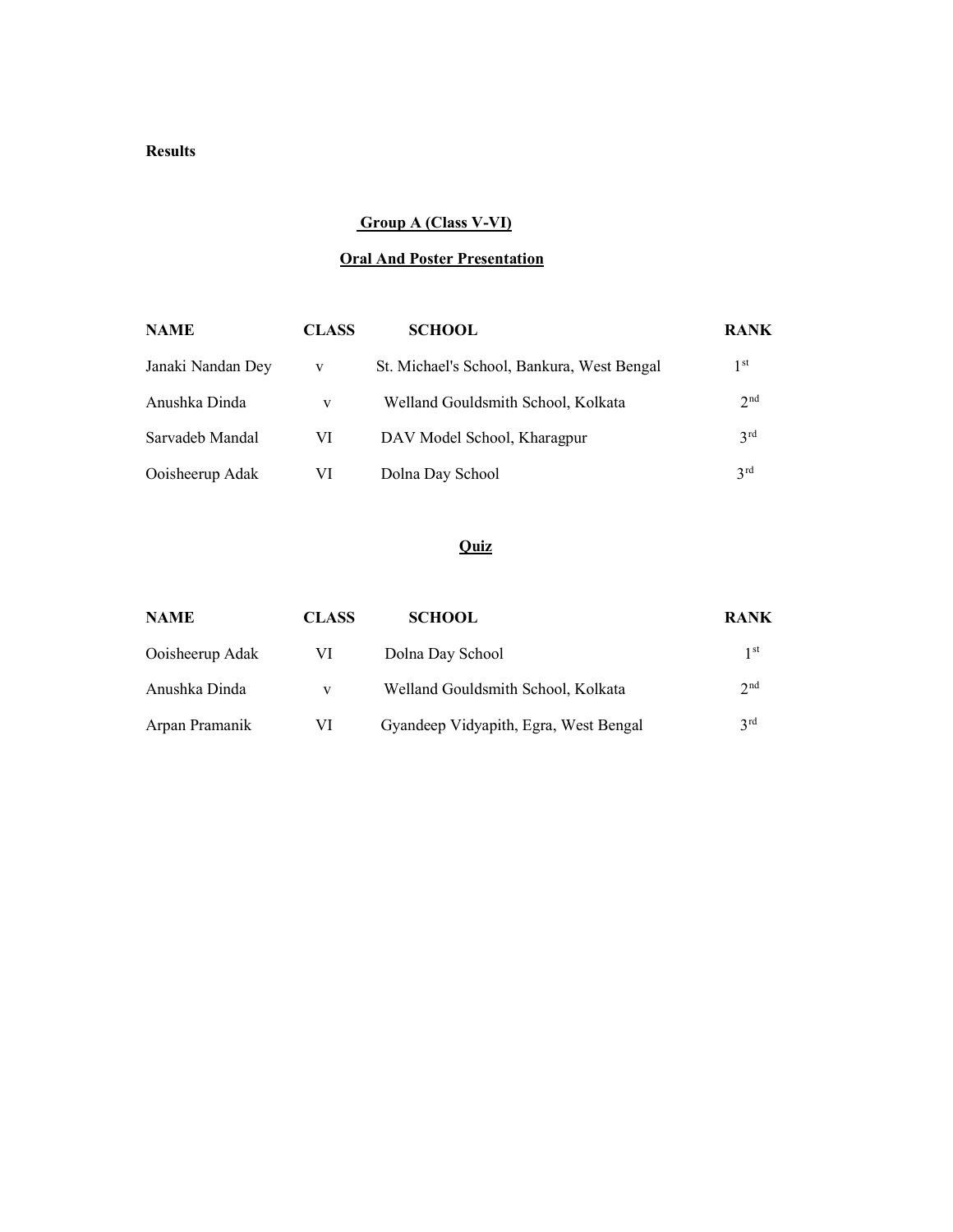#### Group B (Class VII-VIII)

# Oral And Poster Presentation

| <b>NAME</b>      | <b>CLASS</b> | <b>SCHOOL</b>                               | <b>RANK</b>     |
|------------------|--------------|---------------------------------------------|-----------------|
| Titas Das        | VIII         | Bidya Bharati Girls' High School            | 1 st            |
| Shinjni Tripathi | VH           | St. Mary's Convent Inter College, Prayagraj | 2 <sup>nd</sup> |

| <b>NAME</b>    | <b>CLASS</b> | <b>SCHOOL</b>                             | <b>RANK</b>     |
|----------------|--------------|-------------------------------------------|-----------------|
| Aditya Mondal  | VII          | Behala Aryya Vidyamandir, Behala, Kolkata | 1 <sup>st</sup> |
| Anomitra Nandy | VIII         | Nava Nalanda, Kolkata                     | $\gamma$ nd     |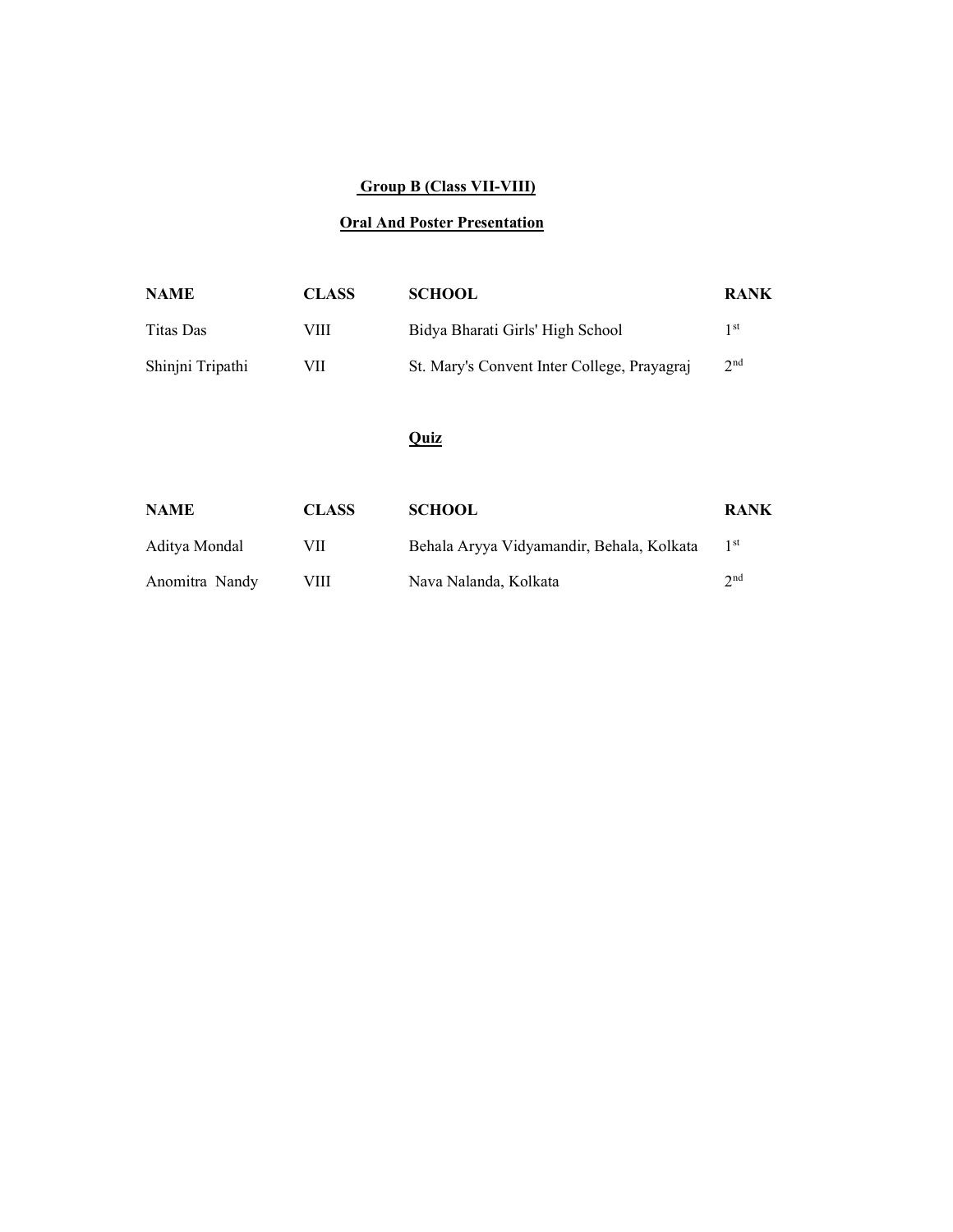# Group C (Class IX-X)

# **Oral And Poster Presentation**

| <b>NAME</b>            | <b>CLASS</b> | <b>SCHOOL</b>                            | <b>RANK</b>     |
|------------------------|--------------|------------------------------------------|-----------------|
| Aritrika Das Mahapatra | $\mathbf{X}$ | Mohanpur High school (H.S), Mohanpur, WB | 1 <sup>st</sup> |
| Bitihotra Roymahapatra | IX           | Vivekanada Mission School, Haldia, WB    | 2 <sup>nd</sup> |
| Anudeep Sinha          | X            | Gyandeep Vidyapith, Egra, West Bengal    | 2 <sup>nd</sup> |
| Pallabi Mahata         | X            | Government Model School, Nayagram, WB    | 3 <sup>rd</sup> |

| <b>NAME</b>    | <b>CLASS</b> | <b>SCHOOL</b>                         | <b>RANK</b>     |
|----------------|--------------|---------------------------------------|-----------------|
| Soumyadip Giri | X            | Gyandeep Vidyapith, Egra, West Bengal | 1 st            |
| Anudeep Sinha  | X            | Gyandeep Vidyapith, Egra, West Bengal | 2 <sup>nd</sup> |
| Pallabi Mahata | X            | Government Model School, Nayagram, WB | 3 <sup>rd</sup> |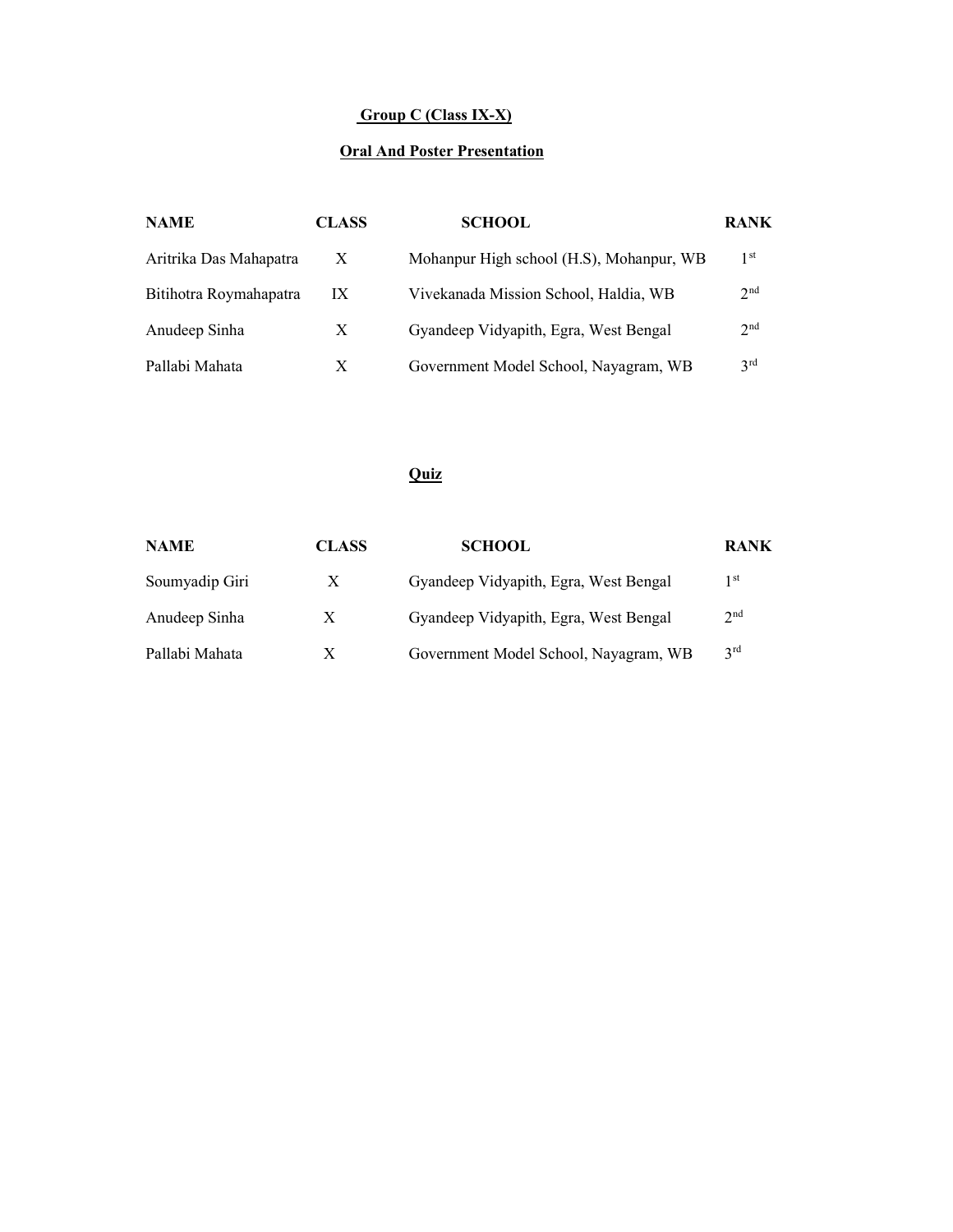# Group D (Class XI-XII)

#### Oral And Poster Presentation

| <b>NAME</b>    | <b>CLASS</b> | <b>SCHOOL</b>                               | <b>RANK</b>     |
|----------------|--------------|---------------------------------------------|-----------------|
| Manan Tripathi | ХI           | Maharishi Patanjali Vidya Mandir, Prayagraj | 1 <sup>st</sup> |
| Roheena Pal    | XII          | Nava Nalanda High School                    | 2nd             |

| <b>NAME</b>    |      | CLASS SCHOOL                                 | <b>RANK</b>     |
|----------------|------|----------------------------------------------|-----------------|
| Laxmi Narayan  | -XII | Vivekananad Sr. Sec. School, Dahina (Rewari) | 1 st            |
| Subham Dutta   | XII  | DSK DAV Public School, Purulia, West Bengal  | 2 <sup>nd</sup> |
| Hemantika Char | XII  | DSK DAV Public School, Purulia, West Bengal  | 2rd             |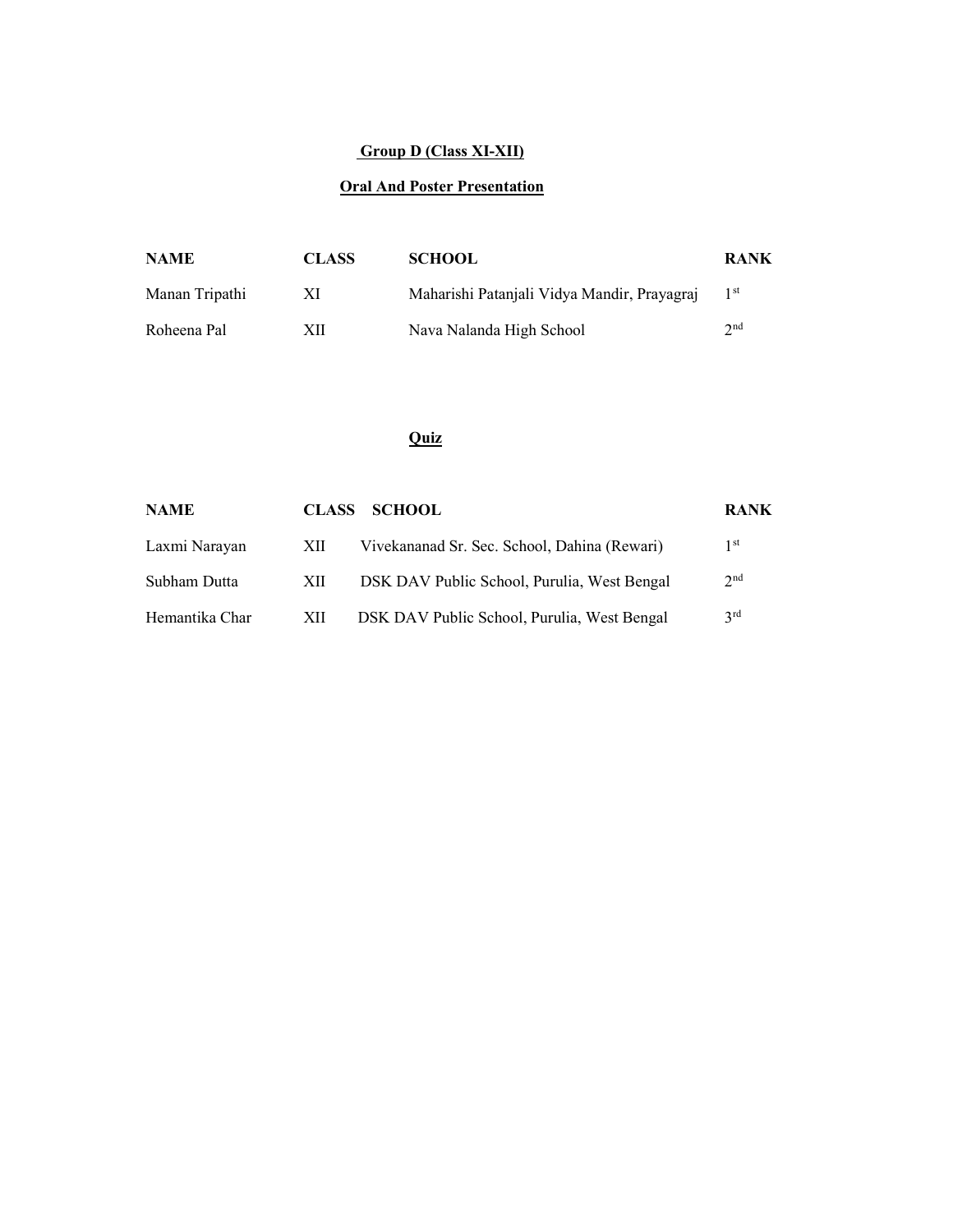# Group E (UG)

## **Oral And Poster Presentation**

| <b>NAME</b>           | <b>COLLEGE</b>                             | <b>RANK</b>     |
|-----------------------|--------------------------------------------|-----------------|
| Taanisha Mukhopadhyay | Haldia Institute of Technology, Haldia, WB | 1 st            |
| Doyel Bandyopadhyay   | Nistarini College, Purulia, WB             | 2 <sub>nd</sub> |
| Sheikh Aabid          | ISCS, Hawal Srinagar, J&K                  | 2rd             |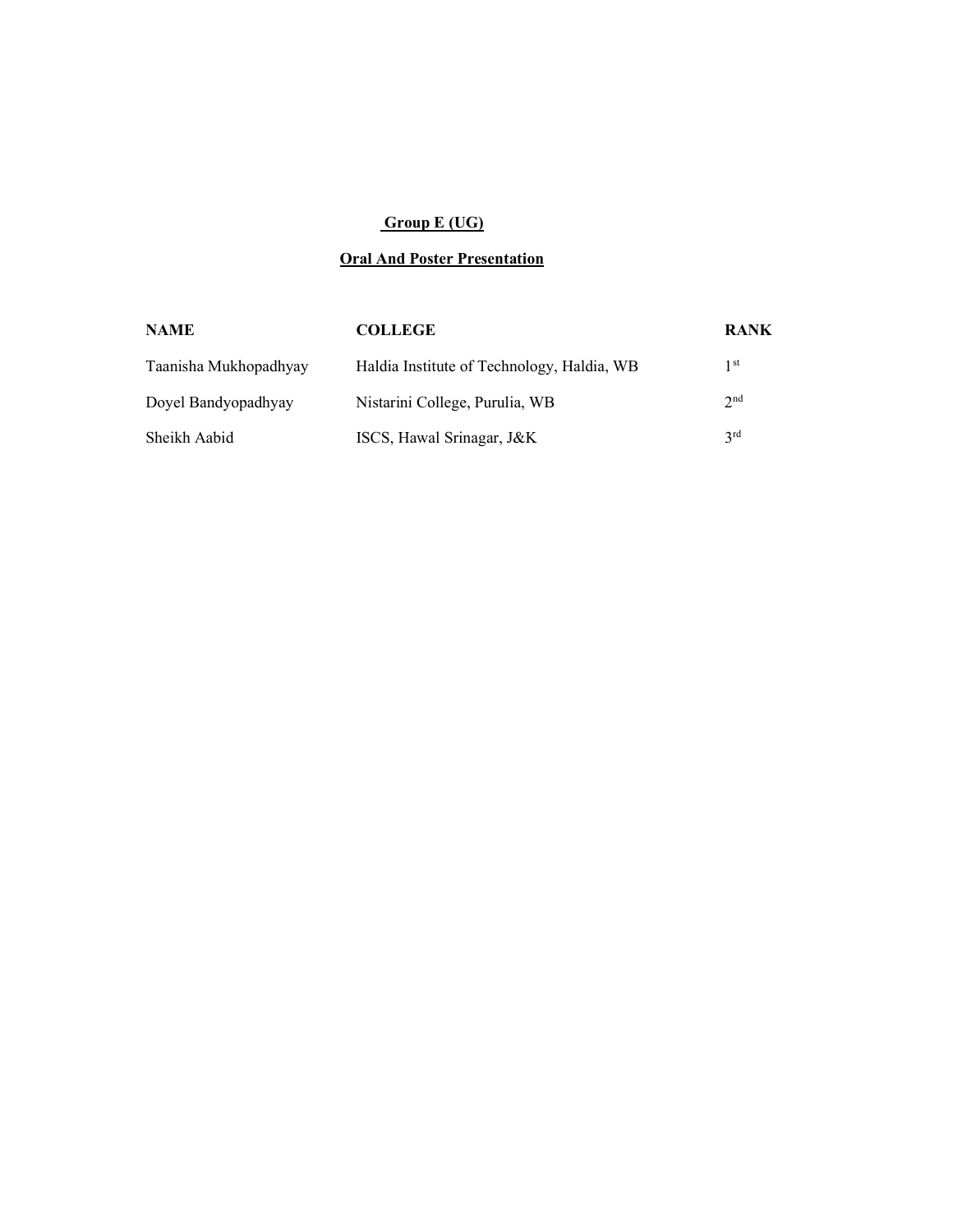# Group F (PG)

#### Oral And Poster Presentation

| <b>NAME</b>       | <b>COLLEGE/UNIVERSITY</b>                               | <b>RANK</b>     |
|-------------------|---------------------------------------------------------|-----------------|
| Ms. Zainab Khatun | St. Xavier's College (Autonomous), Kolkata, West Bengal | 1 <sup>st</sup> |
| Ms. Reema Yadav   | Allahabad University, Allahabad, Uttar Pradesh          | 2 <sup>nd</sup> |
|                   | Mr. Rahul Kumar Jha T. M. B. U Bhagalpur, Bhagalpur     | 2rd             |